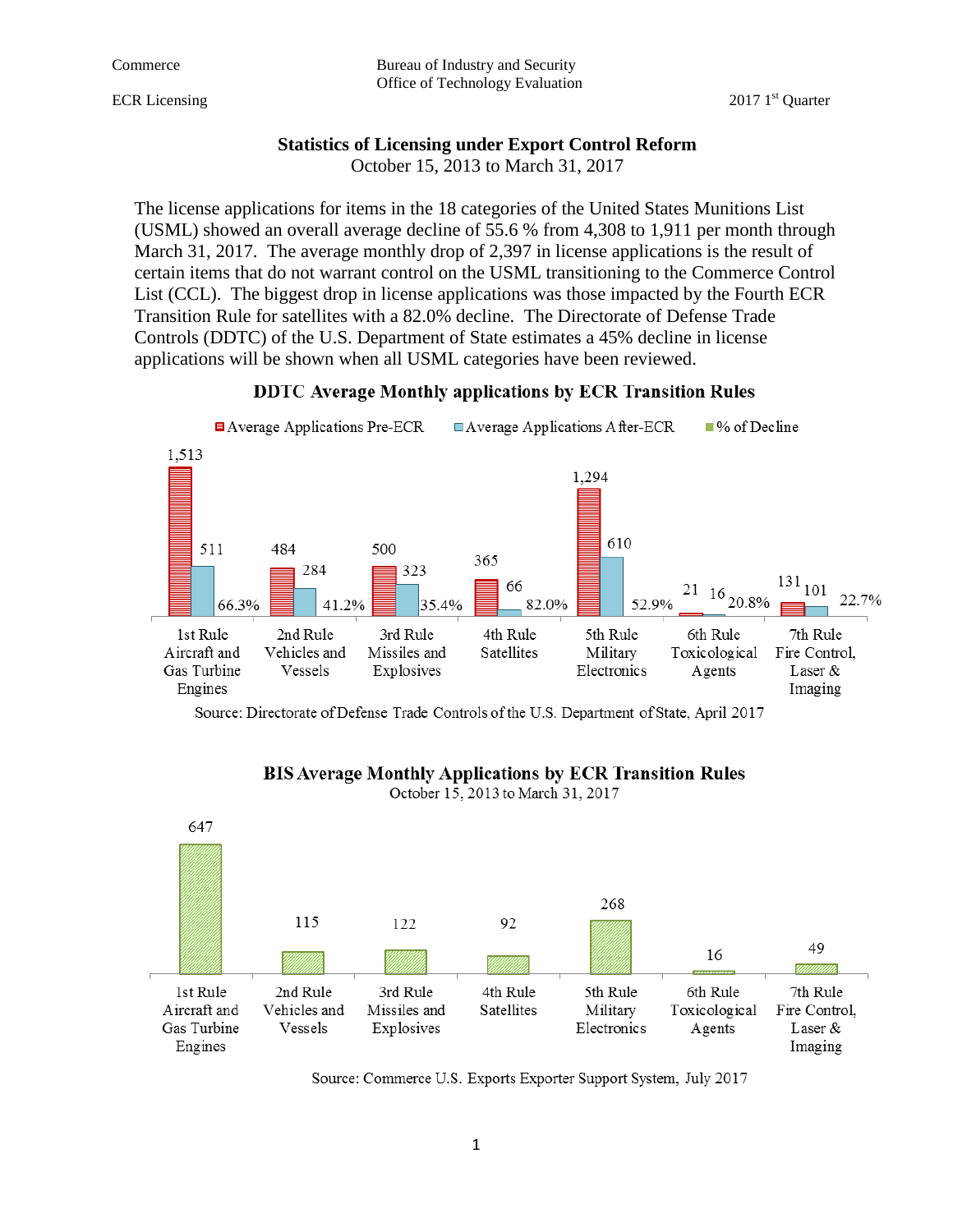$\overline{\phantom{a}}$ 

From October 15, 2013 to March 31, 2017, BIS has processed a total of  $44,811<sup>1</sup>$  applications for 600-series and 9x515 items.

- $\triangleright$  Approved applications were 39,734, 88.7% of the total applications;
- $\triangleright$  Returned without action (RWA) were 4,900, 10.9% of the total; and
- $\triangleright$  Denied applications were 177 applications, 0.4% of the total.





Source: Commerce U.S. Exports Exporter Support System, July 2017

<sup>&</sup>lt;sup>1</sup> Note: The number for the total applications is slightly smaller than the sum of applications by each rule because each license application almost always contains multiple ECCNs that may be associated with more than one ECR rules. For instance, a single application containing 9A610 and 0A606 items would be counted in both the  $1<sup>st</sup>$  rule column and the  $2<sup>nd</sup>$  rule column.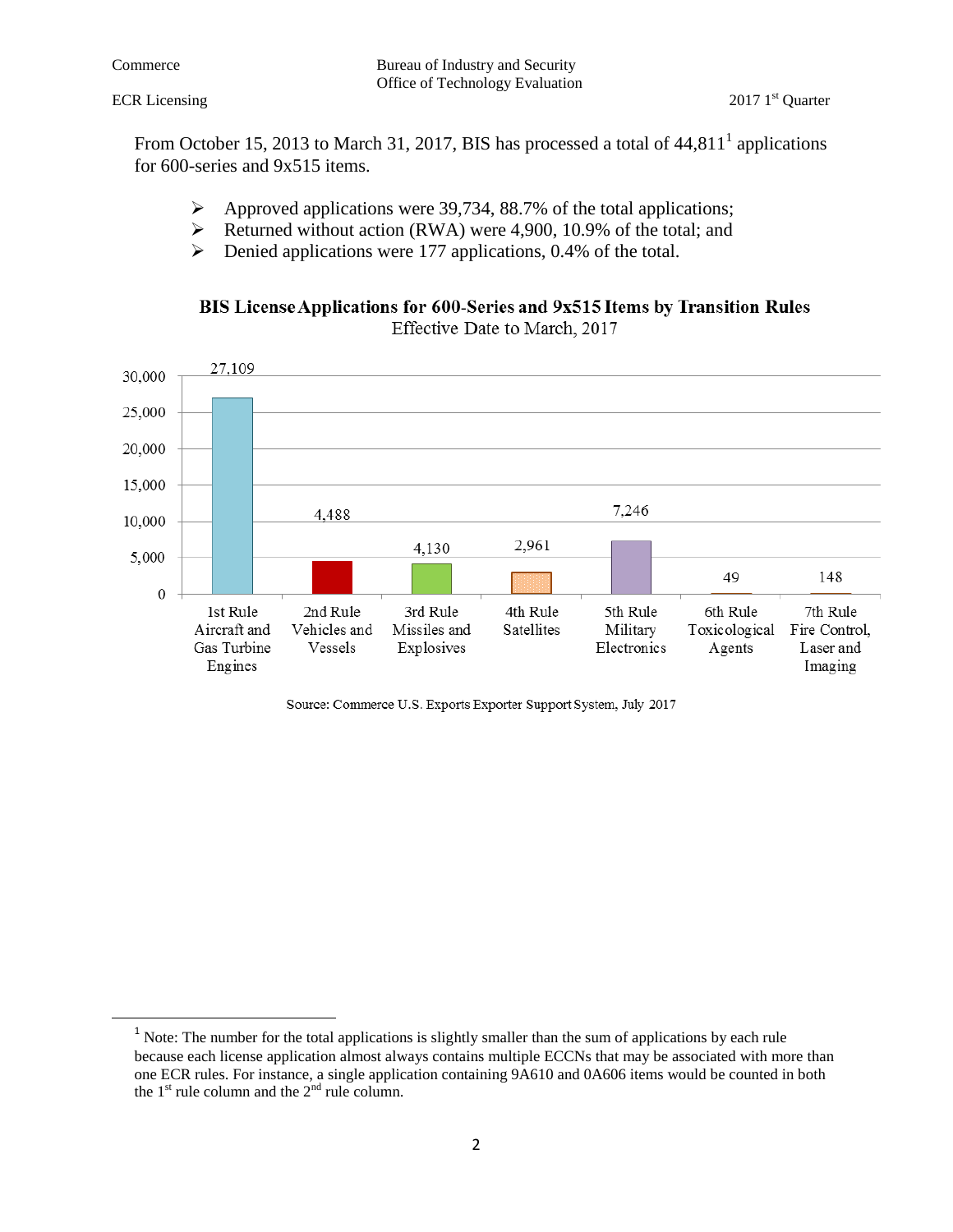

# BIS Yearly License Applications for 600-Series and 9x515 Items by Transition Rules

Source: Commerce U.S. Exports Exporter Support System, July 2017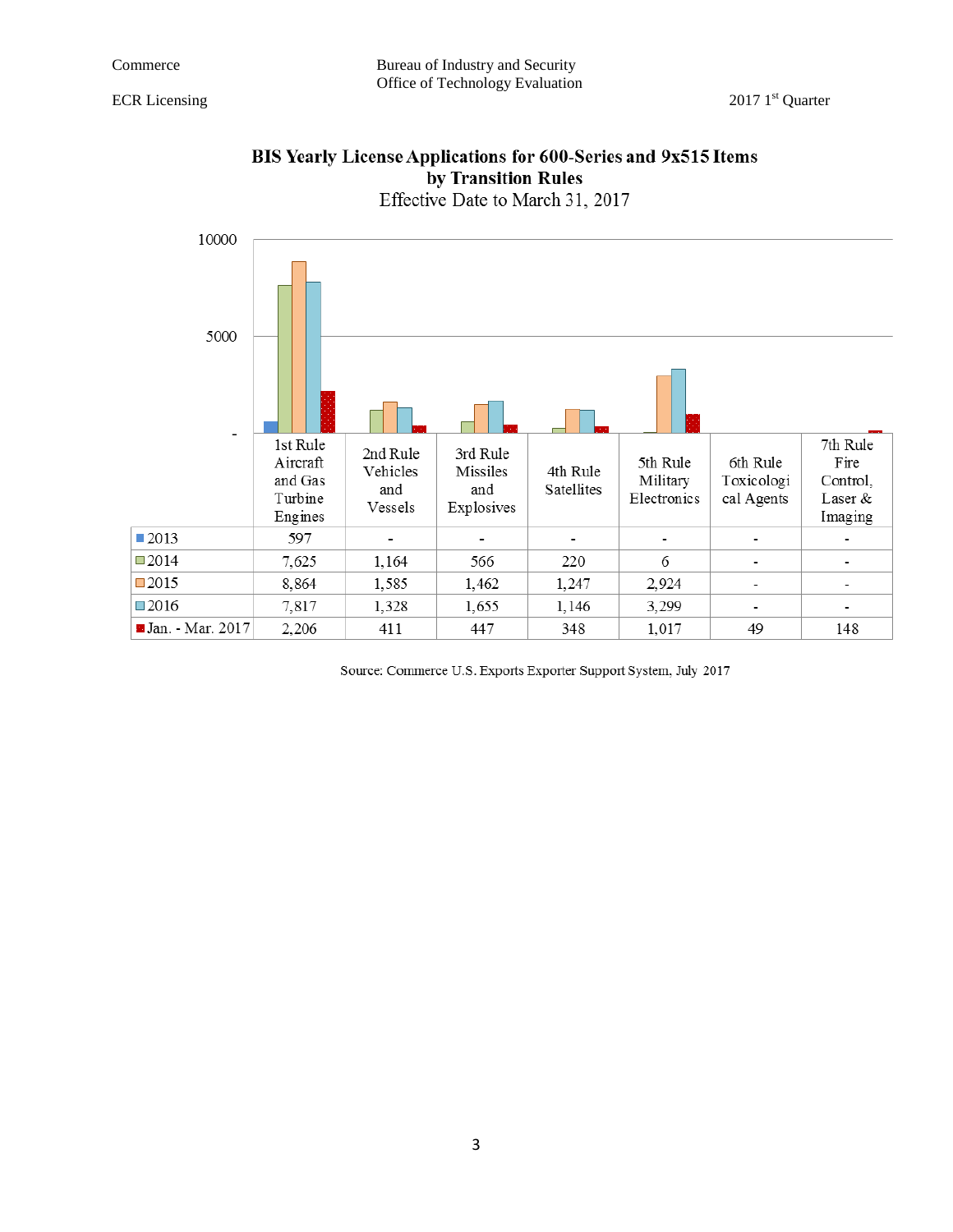From October 15, 2013 to March 31, 2017, BIS has processed applications for 600-series and 9x515 items for a value of \$126.2 billion.

- $\triangleright$  Approved applications valued at \$115.5 billion, 91.6% of the total applications;
- Executive Returned without action (RWA) valued at \$10.0 billion, 8.0% of the total; and
- Denied applications valued at \$558.9 million, 0.4% of the total.



BIS License Applications for 600-Series and 9x515 Items by Value

Effective Date to March 31, 2017 **Smillion** 

Source: Commerce U.S. Exports Exporter Support System, July 2017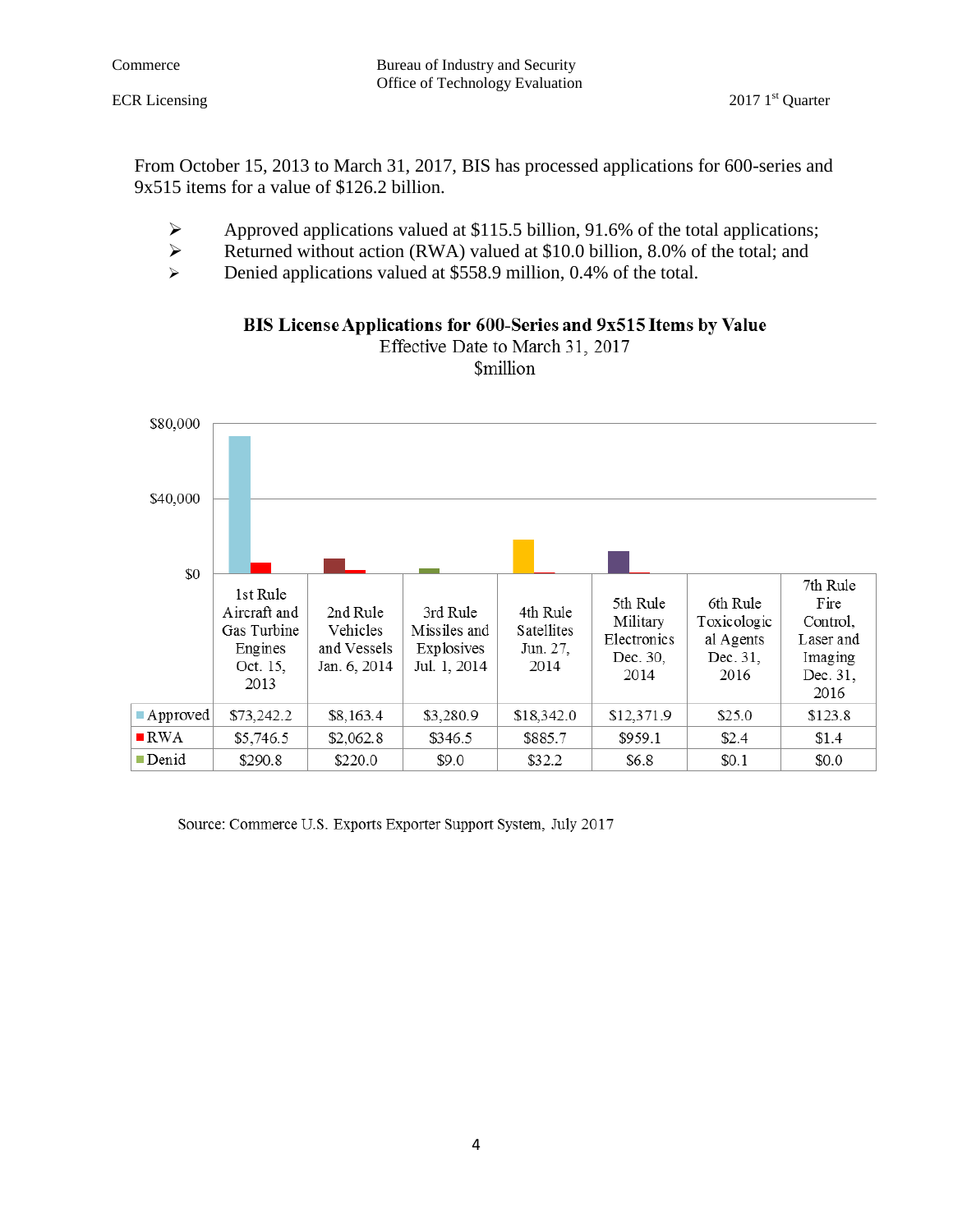Commerce Bureau of Industry and Security Office of Technology Evaluation

In the last 13 months from March 2016 to March 2017, the average monthly BIS approvals for 600-Series and 9x515 ECCNs were 1,141 while the average monthly BIS approvals for legacy ECCNs was 1,381. The average monthly approvals of 2,522 for all ECCNs indicates an increase of 48.3% from the average monthly approvals of 1,700 during the fiscal year of 2012 to 2013, prior to the first transition rule becoming effective under Export Control Reform.



Source: Commerce U.S. Exports Exporter Support System, July 2017